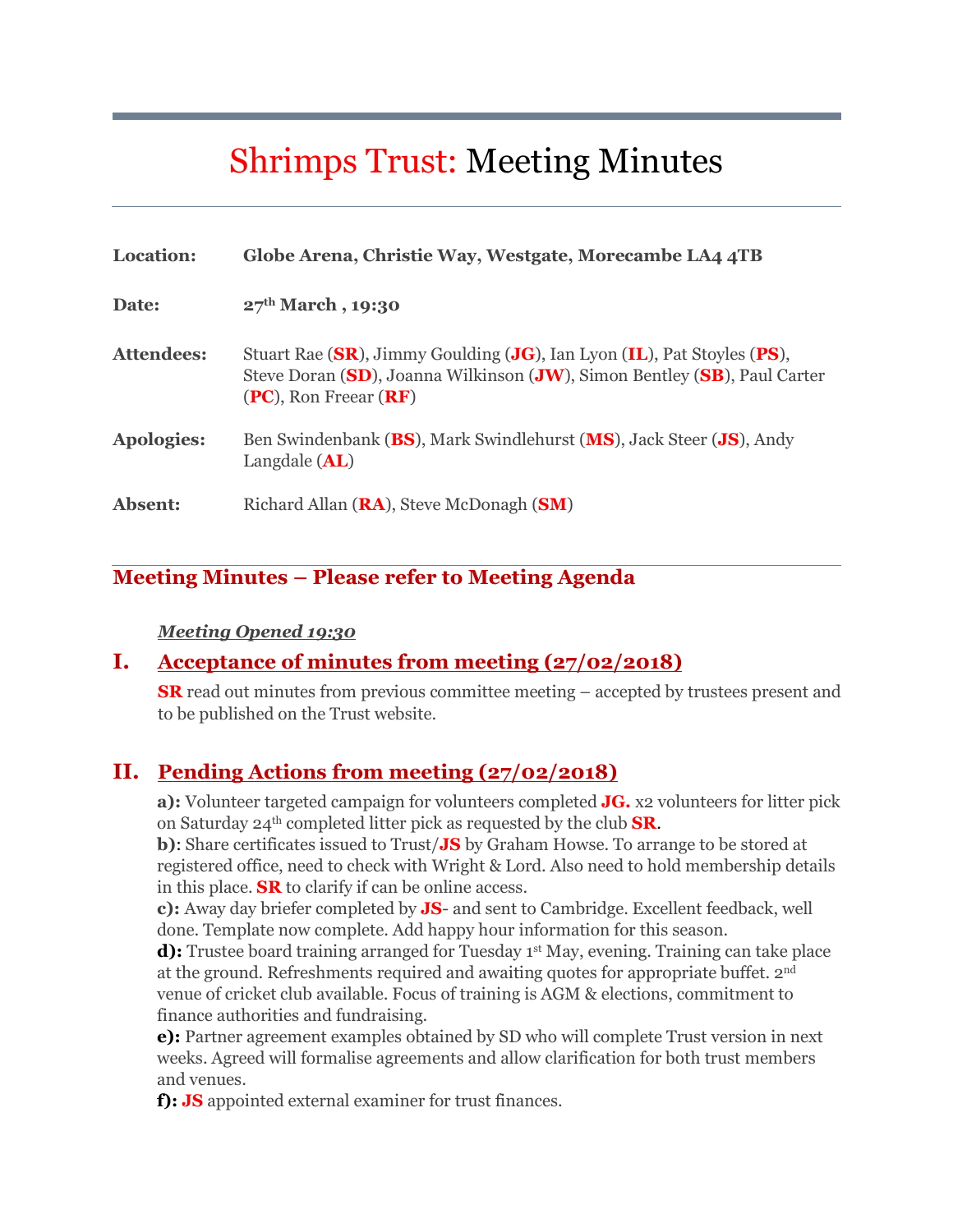**g): JS** acquired electronic payment machine/ card reader, with small commission fee. **h):** Shrimping all over the world map and details added by **PS**.

**i):** Omega terrace project- **SR** received no further replies or information from Rod Taylor. Still awaiting grant progression information from Janet Preston and artists impression. Believed to be £32,000. All agreed is a project that could be part funded by fundraising by Trust or complete project of Trust if handed over by the BOD.

Example event fans tournament. Club agreed FOC for hosting, normally £600. £150 per team to enter and x4-6 teams expected

#### **III. AGM/Election**

AGM/ election. Date of year end 31/05/18. AGM to be within 6 months. 8 weeks' notice to be given to members and election forms to be issued. Agreed to combine with an event, such as friendly match. Aim evening/day, end of July to August.

1st AGM so all committee to resign and can then put forward to reapply. Minimum 6 members and maximum 12, with 5 additional able to add

Election officer and committee can't be trust members. **RF** to ask for committee from last election if they would coordinate the next election.

#### **IV. Membership Update**

379members, 25 lifetimes, 1 2018/19 (94 online sign ups).

**RF** renewals can be online and paper forms. **SR** queried if renewals can be done online by checking personal details individually rather than whole membership application from scratch. **RF** & **JG** agreed could be accessed on device and shown to individuals. Finer details to be checked by **JG**. All agreed that cards can be ordered with numbers printed on with spare blank ones for people who require replacements.

Pending partnerships to be completed by **SD**. Time4flowers to be removed, Royal Station hotel to be added. Website to be updated and **JS** to add to Facebook

Corporate scheme- to be discussed at next meeting. Idea raised by **SR** to make canvas and display on Legends wall of businesses paying to sponsor Omega Terrace project.

### **V. Legends Wall**

**a):** Legends wall received positive feedback from Rod Taylor/BOD and high engagement in posts online.

**b):** Agreed anyone can nominate a legend but trust members only to vote. Agreed on 3 types of nominations: Players and team pre-1994, Players and teams post 1994, Officials, volunteers, fans and connected with the club.

**c): SB** suggested one canvas of Trust information, general agreement. PS suggested team of 74, 94 and Wembley 07, general agreement.

**d): RF** to organise online vote and paper vote, **JG** to provide current nominees.

**e):** End of season awards night- aim to announce next Legends